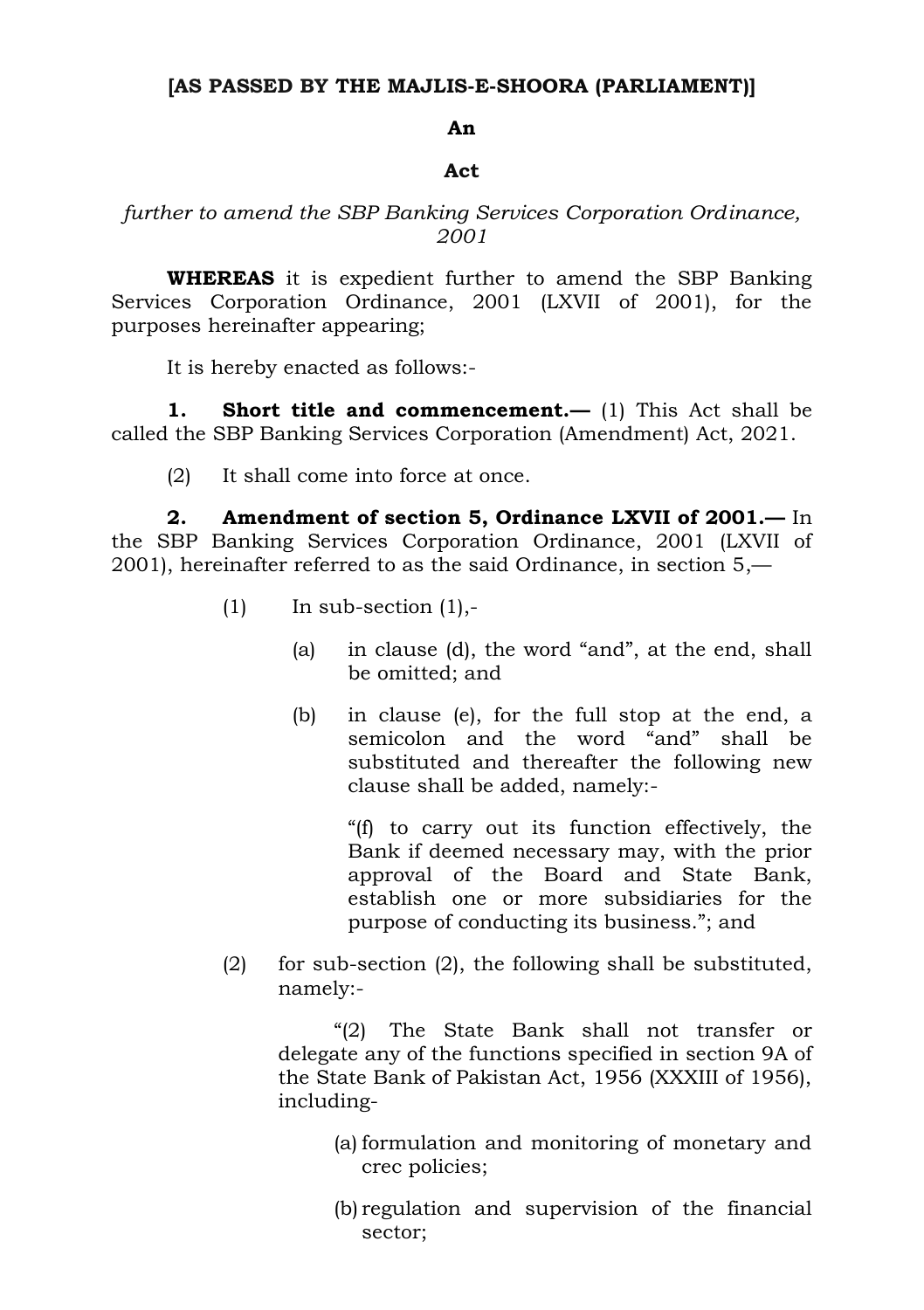- (c) foreign exchange regime and exchange rate policy; and
- (d) payment and settlement system.".

**3. Amendment of section 9, Ordinance LXVII of 2001.—** In the said Ordinance, in section 9, after sub-section (5), the following new sub-section shall be added namely:-

> "(6) At any time when the office of the Managing Director is vacant, the Governor may within a period of sixty days from the date of vacancy appoint any officer of the State Bank or from the Bank as acting Managing Director:

> Provided that the Managing Director shall be appointed under sub-section (1) within a period of three months of the occurrence of vacancy.".

**4. Amendment of section 13, Ordinance LXVII of 2001.—** In the said Ordinance, in section 13, in sub-section (3), for the words "State Bank", the word "Board" shall be substituted.

**5. Substitution of section 24, Ordinance LXVII of 2001.—** In the said Ordinance, for section 24, the following shall be substituted, namely:-

> **"24. Pension, gratuity and provident fund of Bank employees to be exempt from attachments, etc.—** Notwithstanding anything contained in any law for the time being in force, pensions, gratuity and provident fund of the executives and other employees or pensioners shall not be liable to seizure, attachment or sequestration by process of any court order at the instance of accreditor, decree holder etc., for any demand against the executives, employees or pensioners or in satisfaction of a decree or order of any court.".

**6. Insertion of new section 24A, Ordinance LXVII of 2001.—** In the said Ordinance, after section 24, substituted as aforesaid, the following new section shall be inserted, namely:-

> **"24A. Act or proceeding of the Board not to be questioned.—** No act or proceeding of the Board or the committees of the Board shall be questioned on the ground only on the existence of any vacancy in or any defect in the constitution of such Board or committee thereof.".